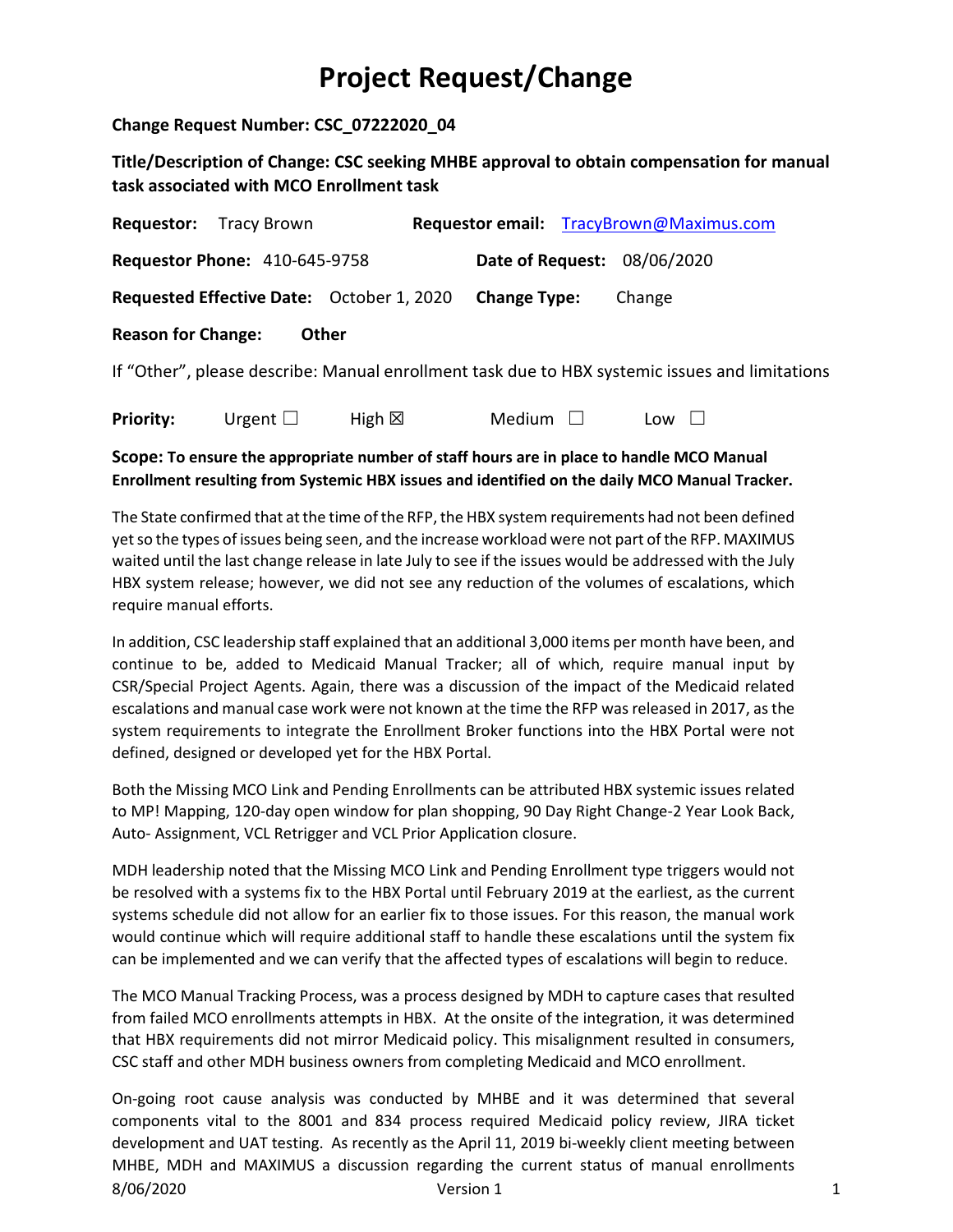occurred. MHBE confirmed a JIRA ticket slated for January 2019 deployment was pulled from the MHBE Release schedule because MHBE could not find any substantive data to support the deployment. After continued discussion, MDH and MHBE both confirmed that there are conditions, systemic in nature, when present will prohibit MCO Plan Shopping in HBX. These conditions are related to open VCLs on prior applications, no AUT transaction generation, 120-day rule as it relates to Annual Right to Change and Pending Enrollments. MAXIMUS completed an analysis of the amount of staff time in minutes and hours each month which was needed to conduct the MCO Tracker work by CSRs, Supervisors and MCO SME during the time period of October 2017 to March 22, 2019 when the Manual Tracker process was not using Salesforce taxonomy and cases were being tracked solely on an Excel spreadsheet and referred to the MDH State Monitors.

| <b>MCO Related Task</b>                                                                                                                                                                                     | <b>Time (Hours)</b> | <b>Assumptions</b>                                                                                                                                                                                                                               |
|-------------------------------------------------------------------------------------------------------------------------------------------------------------------------------------------------------------|---------------------|--------------------------------------------------------------------------------------------------------------------------------------------------------------------------------------------------------------------------------------------------|
| 1) $\sim$ Time spent per CSC<br>CSR/month to record case<br>details on Excel sheet and send<br>cases to Supervisor for review                                                                               |                     | Average time/CSR to document and submit Link<br>List issue to Supervisor (hours/month)                                                                                                                                                           |
| 2) $\sim$ Time for Supervisor to<br>validate the data, enter on the<br>CSC MCO tracker and send to<br>MCO SME for additional vetting<br>per month                                                           |                     | Average time/Supervisors are required to review<br>and submit Link List issue to site MCO SME<br>(hours/month)                                                                                                                                   |
| 3) MCO CSC SME $\sim$ amount of<br>time spent vetting the list,<br>handing off to State Monitors<br>and any other time spent fixing<br>items sent in error (average<br>hours per audited<br>incident/month) |                     | Average time/MCO SME spends to review, edit and<br>submit Link List issue to State Monitors<br>(hours/month). The MCO SME vets ~30%-40 cases<br>received for accuracy of the information before<br>hand-off to the State Monitors for processing |
| <b>Total Hours/Month</b>                                                                                                                                                                                    | 253.6               |                                                                                                                                                                                                                                                  |

Even with the new process of using the Salesforce taxonomy drop down menus to track the cases, there is still manual vetting work that is occurring on the part of the Supervisors and MCO SMEs. We currently have two team leads who split this responsibility for vetting cases (morning and afternoon) in order to ensure adequate coverage and timely review of cases prior to handing off to the MDH State Monitors. This is all time spent on work that is uncompensated as these resources are not engaged in actively handling billable calls.

Should the HBX system be upgraded and modified at any time during 2019 such that the manual vetting process is no longer necessary to be performed, nor the outreach to consumers for their cases, the pricing will be modified accordingly. HBX functionality is scheduled in September 2019 (Release 28) which will include an upgrade to present the MCO link on all MCO cases. This should reduce the number of manual tracker cases; however, there will continue to be cases that require special handling when MDH policy cannot be supported by HBX. We will revisit the staffing and volumes on a quarterly basis and can update the charges based upon HBX Portal system releases which occur where we determine an adjustment to the level of effort needed for the manual escalations can be made.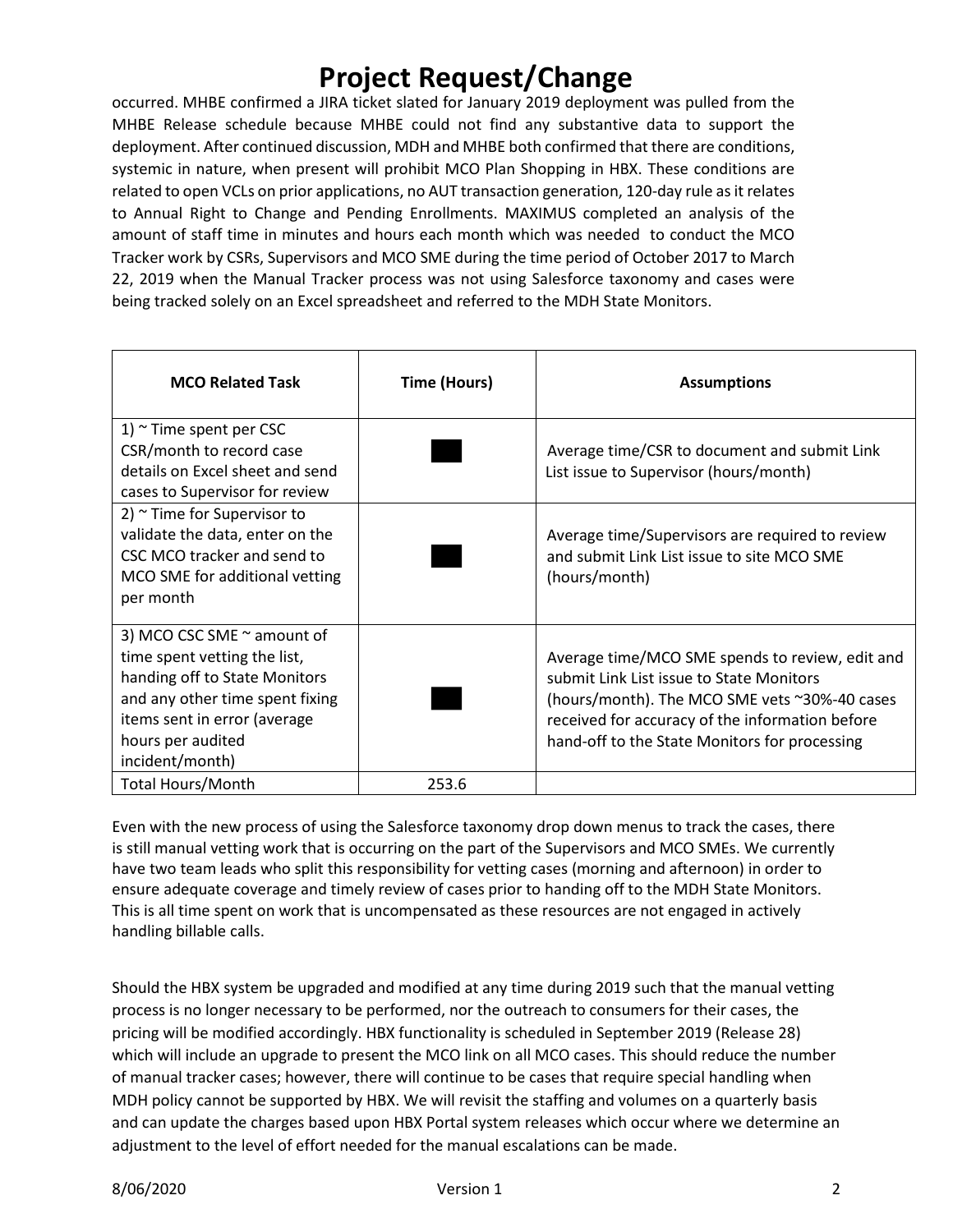HBX functionality upgrades scheduled for September 2019 were due to MD Think deployment. It is anticipated that the JIRA tickets related to MCO Plan Shopping will be reassessed by MHBE Development teams and scheduled for deployment 1st quarter 2020 (Jan -Mar 2020).

The actual volume of cases by month, which required manual work, are listed below by month:

| <b>Month</b>     | <b>Total number of Cases</b> |
|------------------|------------------------------|
|                  |                              |
| <b>July 2019</b> | 2034                         |
| August 2019      | 2613                         |
| September 2019   | 3234                         |
| October 2019     | 2803                         |
| November 2019    | 2913                         |
| December 2019    | 2965                         |
| January 2020     | 2280                         |
| February 2020    | 2076                         |
| March 2020       | 1222                         |
| April 2020       | 947                          |
| <b>June 2020</b> | 1213                         |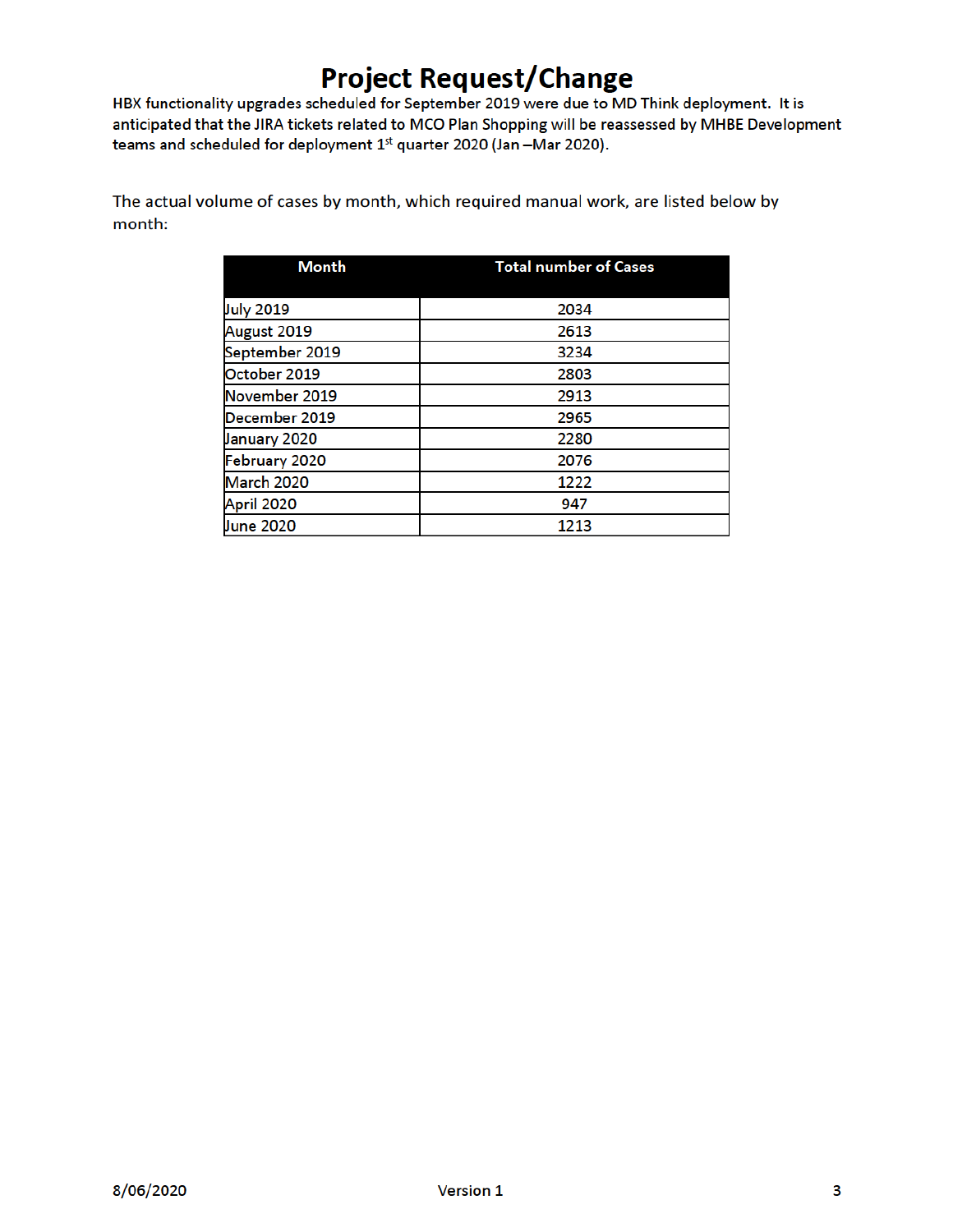A monthly breakdown of costs by worker hour for each type of work engaged in the MCO Tracker work is listed below:

#### July-September 2019

|                                                                                                            | <b>July 2019</b> | August 2019 | September 2019 |
|------------------------------------------------------------------------------------------------------------|------------------|-------------|----------------|
| Average Working Hours/Month                                                                                |                  |             |                |
| total Estimated # of hours needed<br>for MCO Tracker by all staff (CSR,<br><b>Supervisor and MCO SMEs)</b> |                  |             |                |
| <b>Combined Staff Hourly Rate</b>                                                                          |                  |             |                |
| <b>Estimated Monthly Cost to MHBE</b>                                                                      | 8,404.97         | 8,351.77    | 7,873.01       |

## October - December 2019

|                                                                                                            | October 2019   | November 2019 | December 2019  |
|------------------------------------------------------------------------------------------------------------|----------------|---------------|----------------|
| <b>Average Working Hours/Month</b>                                                                         |                |               |                |
| Total Estimated # of hours needed<br>for MCO Tracker by all staff (CSR,<br><b>Supervisor and MCO SMEs)</b> |                |               |                |
| <b>Combined Staff Hourly Rate</b>                                                                          |                |               |                |
| <b>Estimated Monthly Cost to MHBE</b>                                                                      | \$<br>9,214.99 | Ŝ<br>6,911.24 | \$<br>7,929.17 |

#### January - March 2020

|                                    | <b>January 2020</b> | <b>February 2020</b> | March 2020 |
|------------------------------------|---------------------|----------------------|------------|
|                                    |                     |                      |            |
| <b>Average Working Hours/Month</b> |                     |                      |            |
|                                    |                     |                      |            |
| Total Estimated # of hours needed  |                     |                      |            |
| for MCO Tracker by all staff (CSR, |                     |                      |            |
| <b>Supervisor and MCO SMEs)</b>    |                     |                      |            |
|                                    |                     |                      |            |
| <b>Combined Staff Hourly Rate</b>  |                     |                      |            |
|                                    |                     |                      |            |
|                                    |                     |                      |            |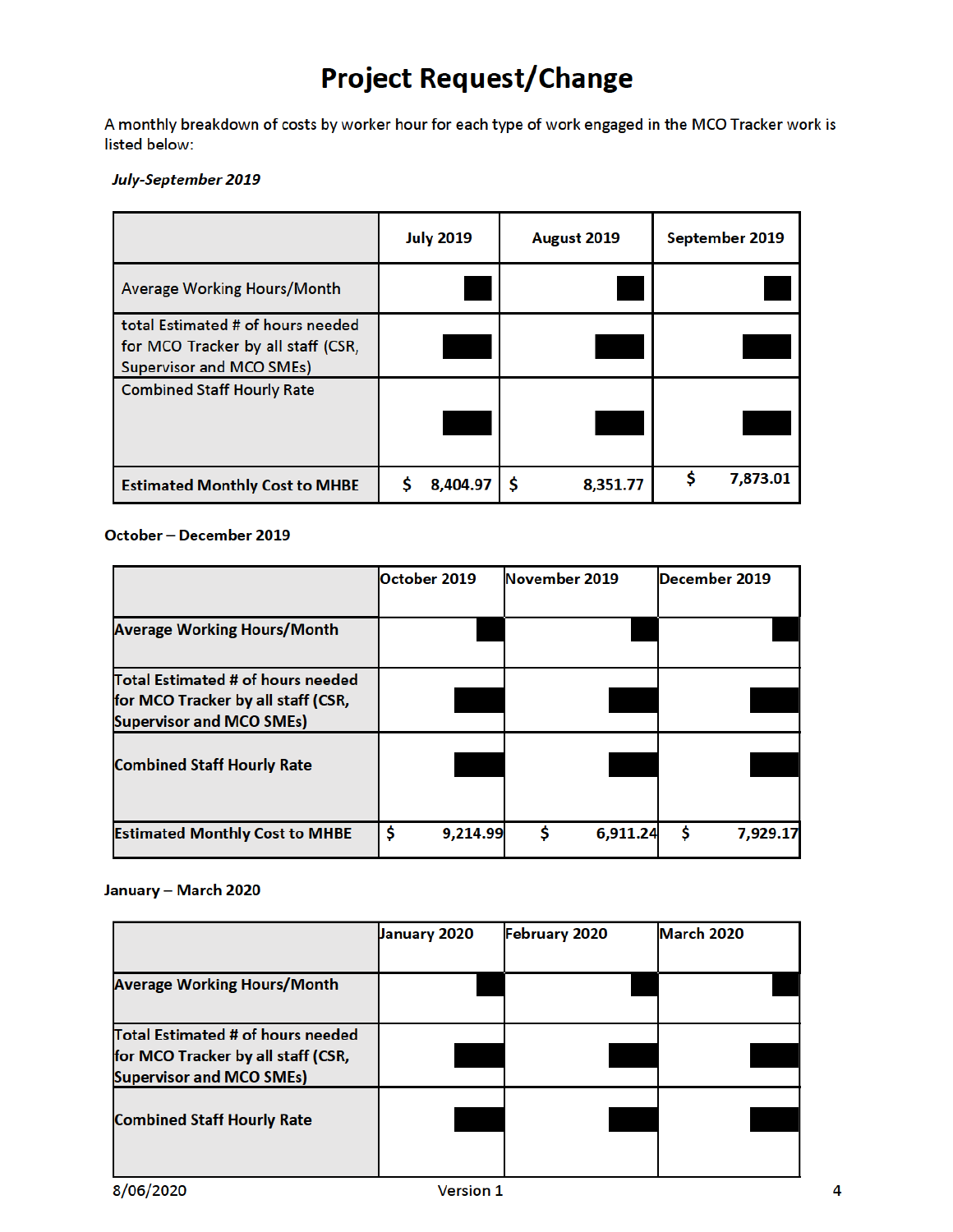| <b>Project Request/Change</b>         |  |          |  |          |  |          |
|---------------------------------------|--|----------|--|----------|--|----------|
| <b>Estimated Monthly Cost to MHBE</b> |  | 7,929.17 |  | 7,446.99 |  | 8,786.38 |

### April - June 2020

|                                                                                                            | April 2020 |          | <b>May 2020</b> |          | <b>June 2020</b> |          |
|------------------------------------------------------------------------------------------------------------|------------|----------|-----------------|----------|------------------|----------|
| <b>Average Working Hours/Month</b>                                                                         |            |          |                 |          |                  |          |
| Total Estimated # of hours needed<br>for MCO Tracker by all staff (CSR,<br><b>Supervisor and MCO SMEs)</b> |            |          |                 |          |                  |          |
| <b>Combined Staff Hourly Rate</b>                                                                          |            |          |                 |          |                  |          |
| <b>Estimated Monthly Cost to MHBE</b>                                                                      | \$         | 9,107.84 | S               | 7,661.30 | \$               | 8,947.11 |

The expected Annual Charge for the personnel hours needed October 2019-June 2020 (Mod.7):

| <b>MCO Manual Tracker Cases</b>               | \$74,565.00 |
|-----------------------------------------------|-------------|
| Total Cost Needed to handle MCO Tracker tasks |             |

### July - September 2020

|                                                                       | <b>July 2020</b> | August 2020   | September 2020 |
|-----------------------------------------------------------------------|------------------|---------------|----------------|
|                                                                       |                  |               |                |
| <b>Average Working Hours/Month</b>                                    |                  |               |                |
|                                                                       |                  |               |                |
| Total Estimated # of hours needed                                     |                  |               |                |
| for MCO Tracker by all staff (CSR,<br><b>Supervisor and MCO SMEs)</b> |                  |               |                |
|                                                                       |                  |               |                |
| <b>Combined Staff Hourly Rate</b>                                     |                  |               |                |
|                                                                       |                  |               |                |
| <b>Estimated Monthly Cost to MHBE</b>                                 | \$<br>8,893.53   | Ś<br>8,036.33 | \$<br>8,572.08 |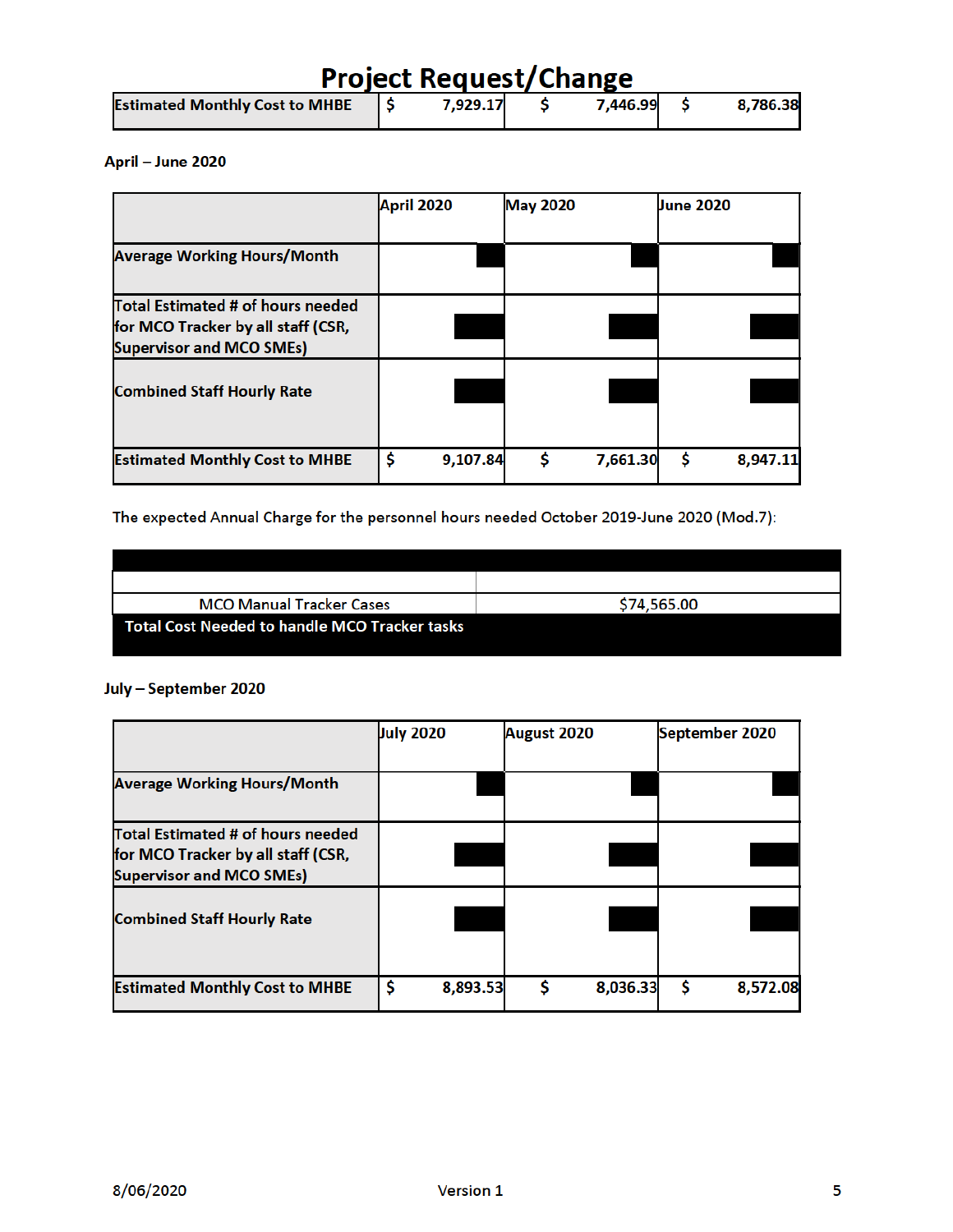#### October - December 2020

|                                                                                                            | lOctober 2020  | November 2020 |          | December 2020  |
|------------------------------------------------------------------------------------------------------------|----------------|---------------|----------|----------------|
| <b>Average Working Hours/Month</b>                                                                         |                |               |          |                |
| Total Estimated # of hours needed<br>for MCO Tracker by all staff (CSR,<br><b>Supervisor and MCO SMEs)</b> |                |               |          |                |
| <b>Combined Staff Hourly Rate</b>                                                                          |                |               |          |                |
| <b>Estimated Monthly Cost to MHBE</b>                                                                      | \$<br>8,894.18 |               | 7,148.08 | \$<br>7,311.78 |

## January - March 2021

|                                       | <b>January 2021</b> | February 2021 | March 2021     |
|---------------------------------------|---------------------|---------------|----------------|
|                                       |                     |               |                |
| <b>Average Working Hours/Month</b>    |                     |               |                |
|                                       |                     |               |                |
| Total Estimated # of hours needed     |                     |               |                |
| for MCO Tracker by all staff (CSR,    |                     |               |                |
| <b>Supervisor and MCO SMEs)</b>       |                     |               |                |
| <b>Combined Staff Hourly Rate</b>     |                     |               |                |
| <b>Estimated Monthly Cost to MHBE</b> | \$<br>9,276.14      | 7,584.60<br>s | \$<br>9,658.09 |

### April - June 2021

|                                       | April 2021     | <b>May 2021</b> |          | <b>June 2021</b> |          |
|---------------------------------------|----------------|-----------------|----------|------------------|----------|
|                                       |                |                 |          |                  |          |
| <b>Average Working Hours/Month</b>    |                |                 |          |                  |          |
|                                       |                |                 |          |                  |          |
| Total Estimated # of hours needed     |                |                 |          |                  |          |
| for MCO Tracker by all staff (CSR,    |                |                 |          |                  |          |
| <b>Supervisor and MCO SMEs)</b>       |                |                 |          |                  |          |
| <b>Combined Staff Hourly Rate</b>     |                |                 |          |                  |          |
|                                       |                |                 |          |                  |          |
|                                       |                |                 |          |                  |          |
| <b>Estimated Monthly Cost to MHBE</b> | \$<br>8,948.74 |                 | 8,075.69 | \$               | 9,003.31 |
| $-1 - -1 - - -$                       |                |                 |          |                  |          |